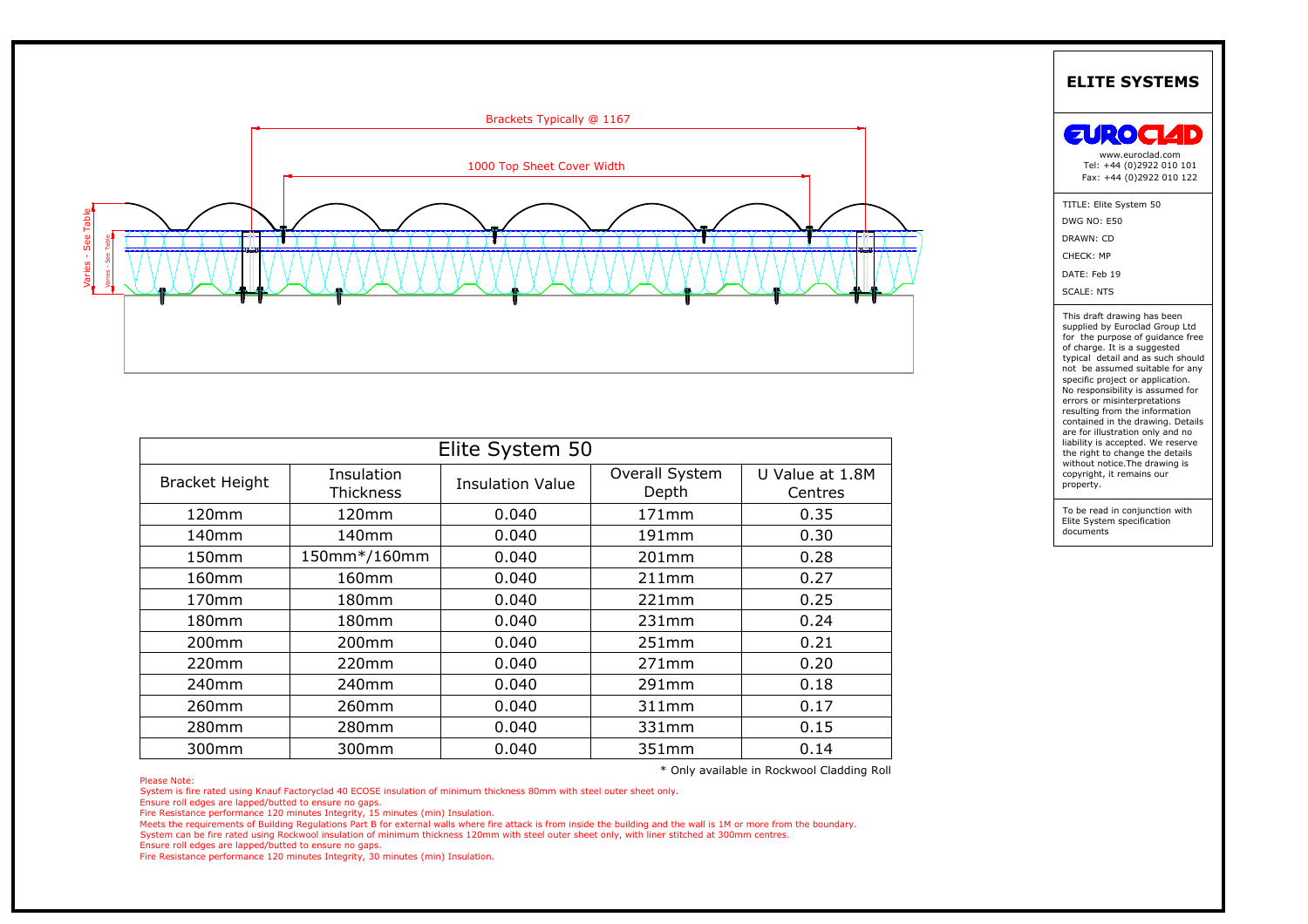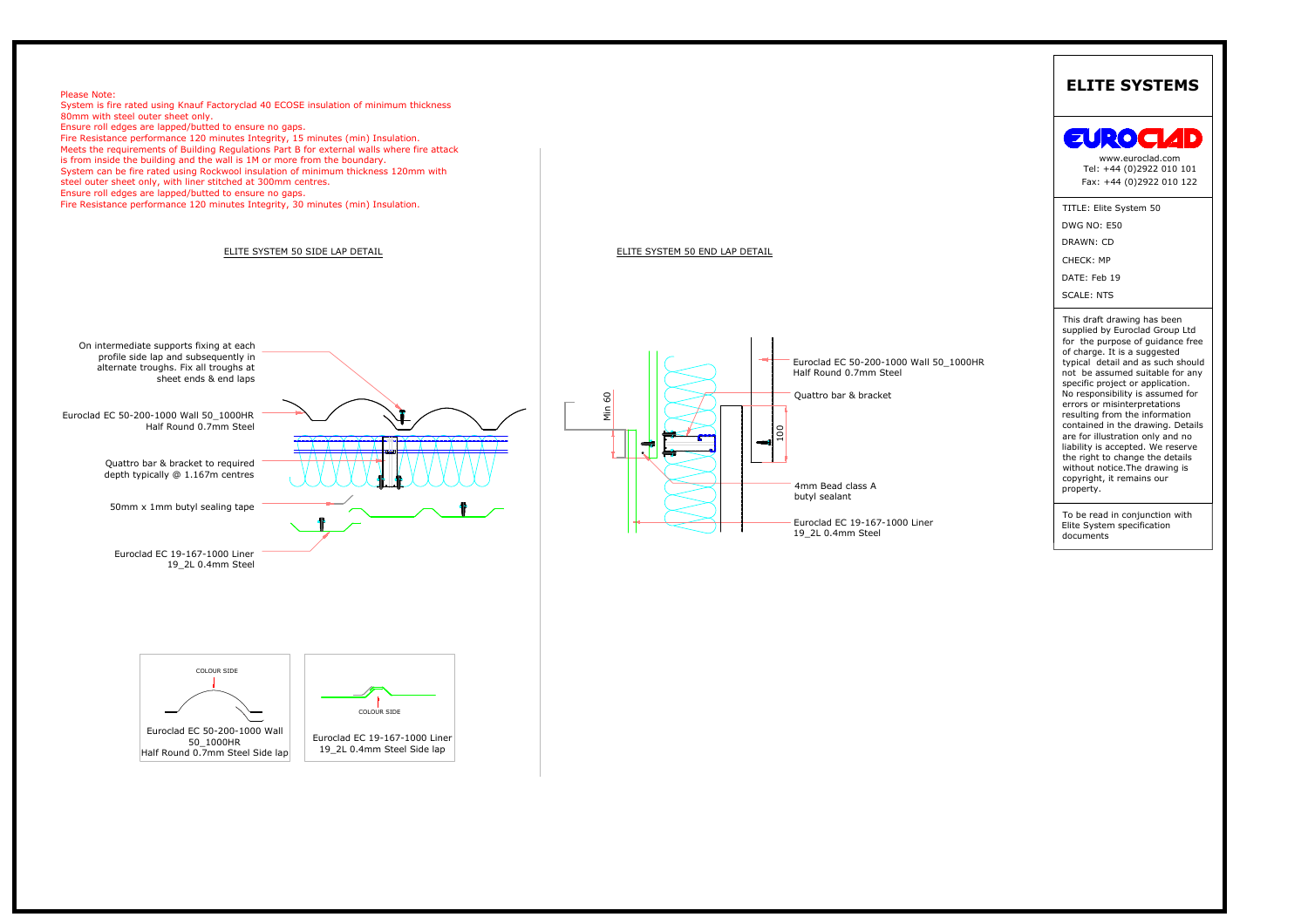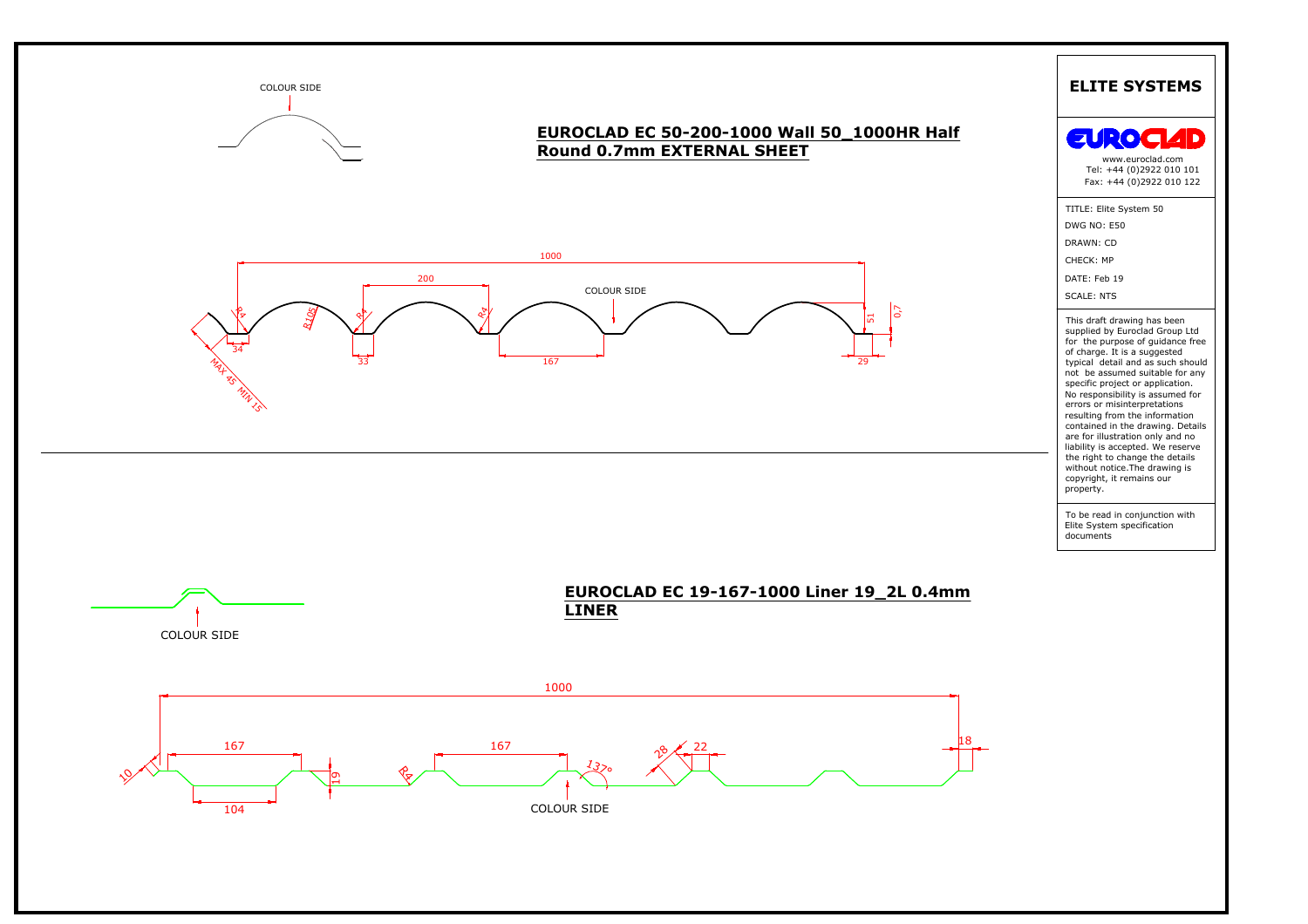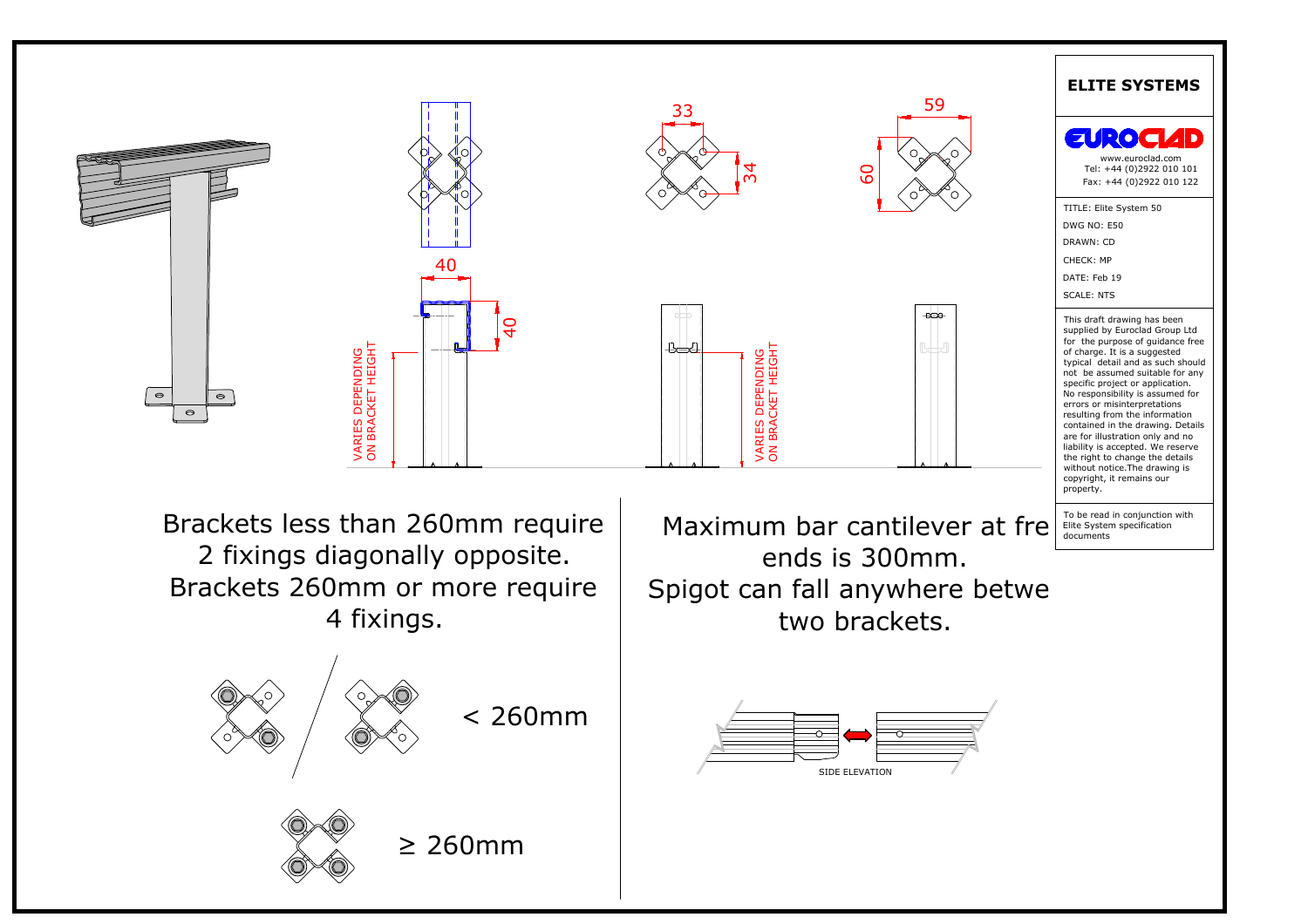



Insulation excluded for clarity<br>A range of mineral & glass wool insulations are available for different requirements

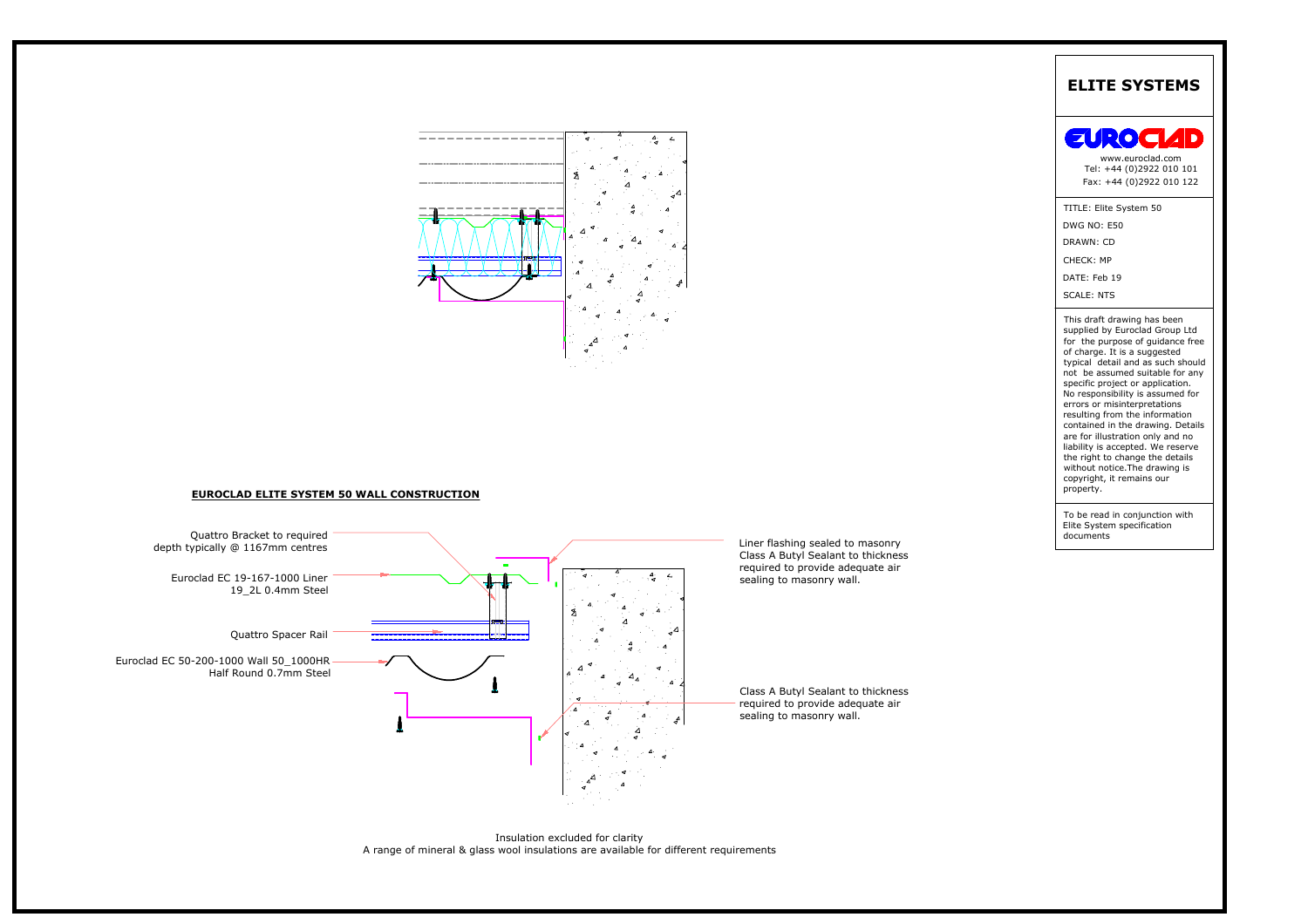



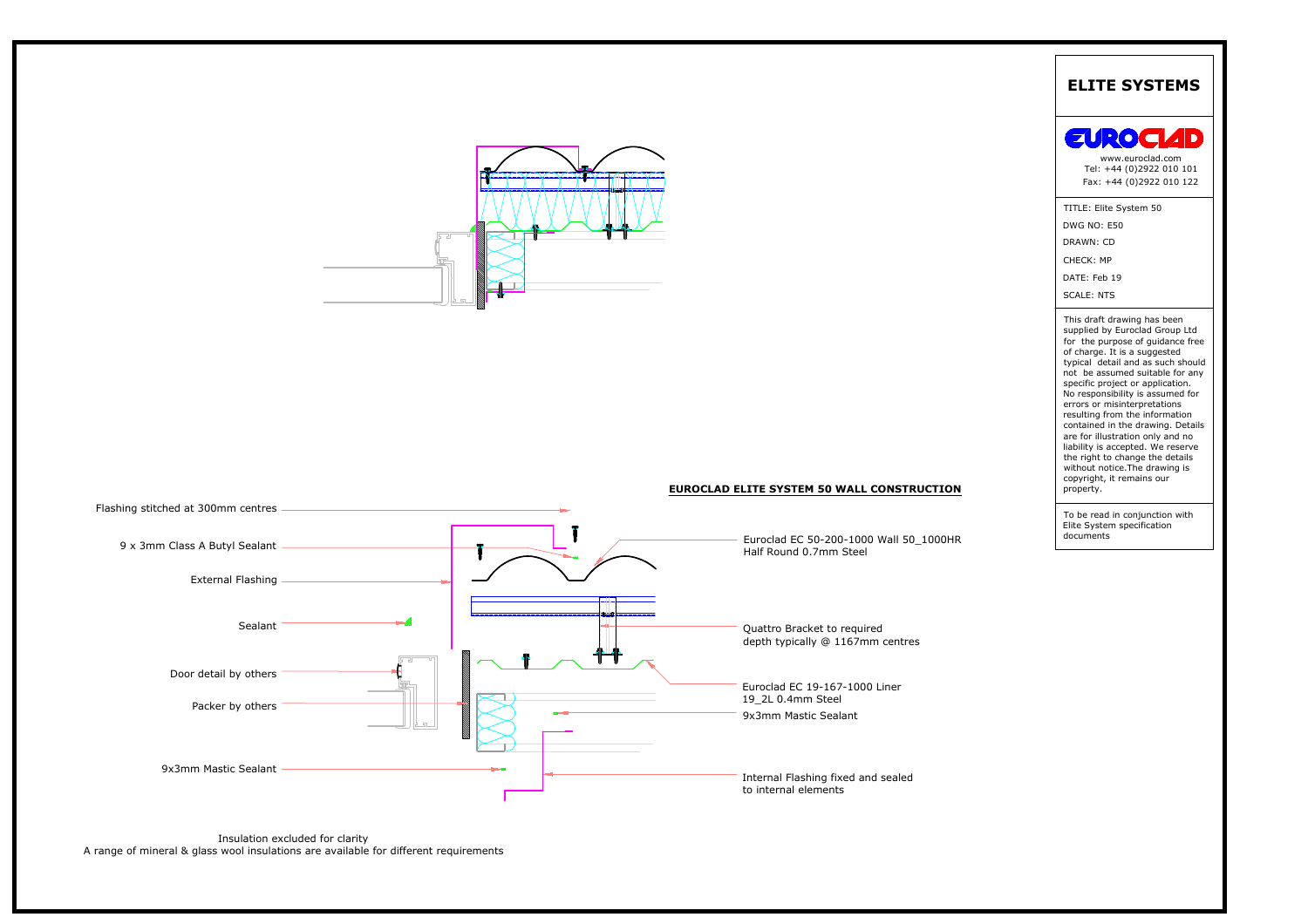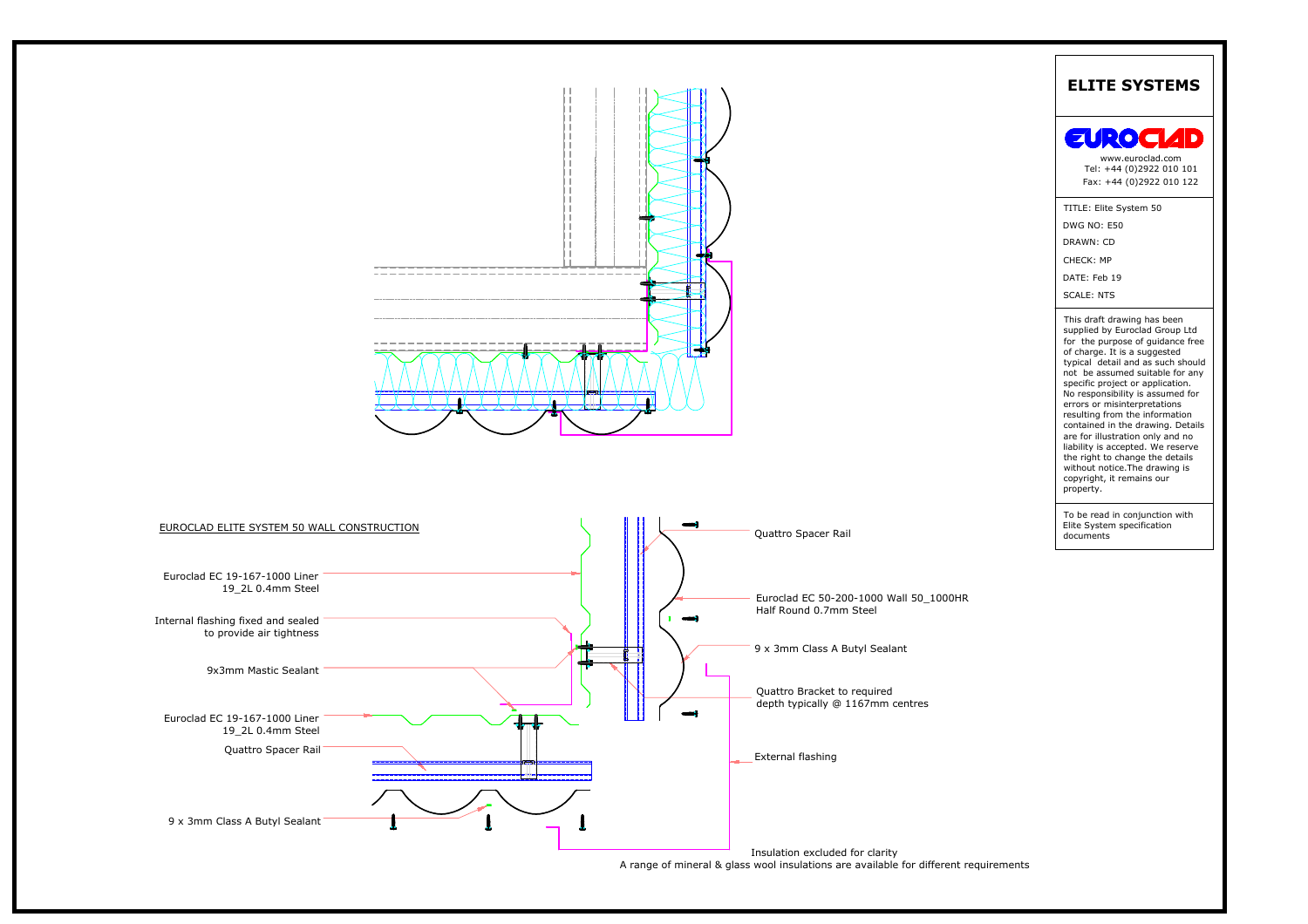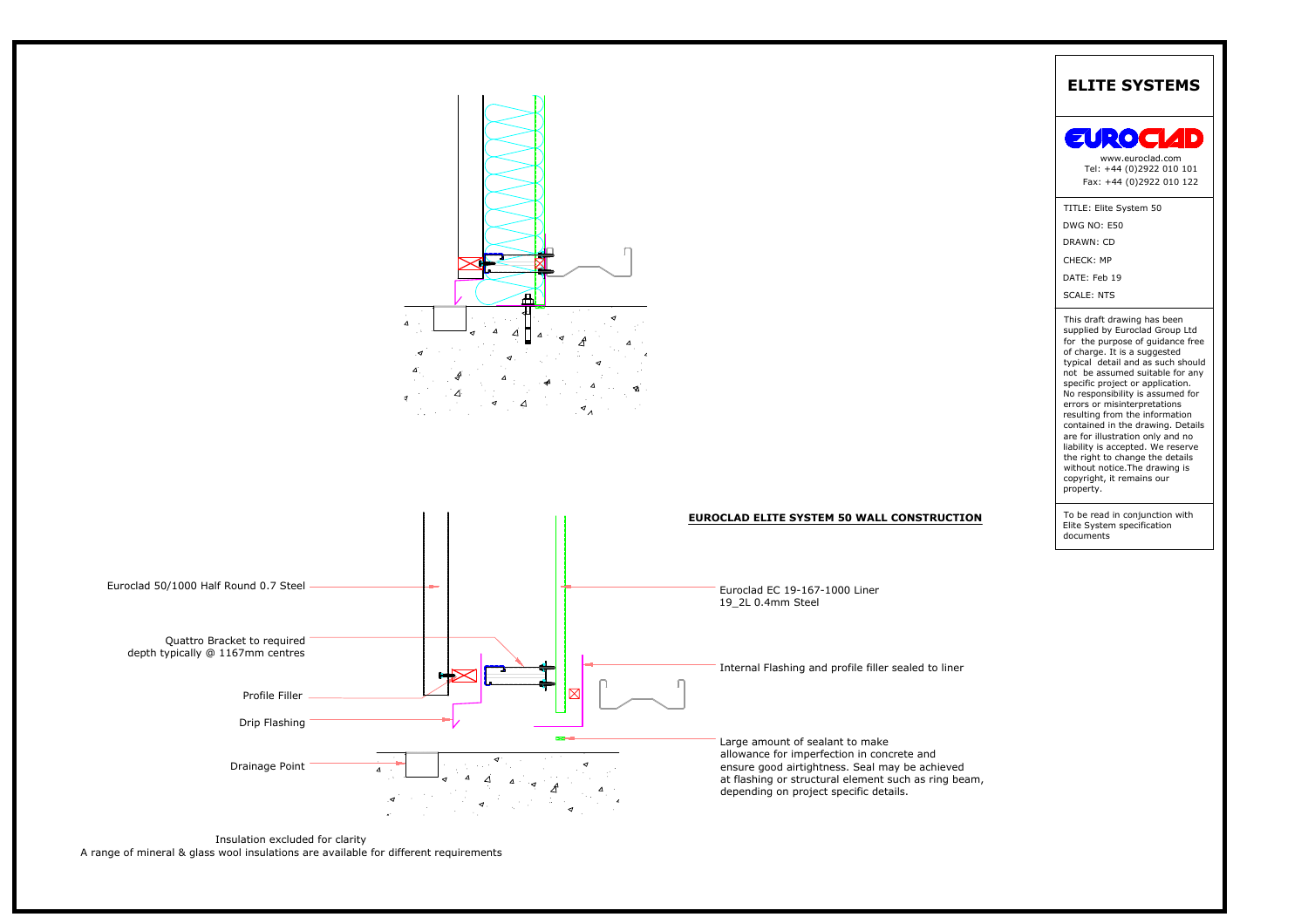

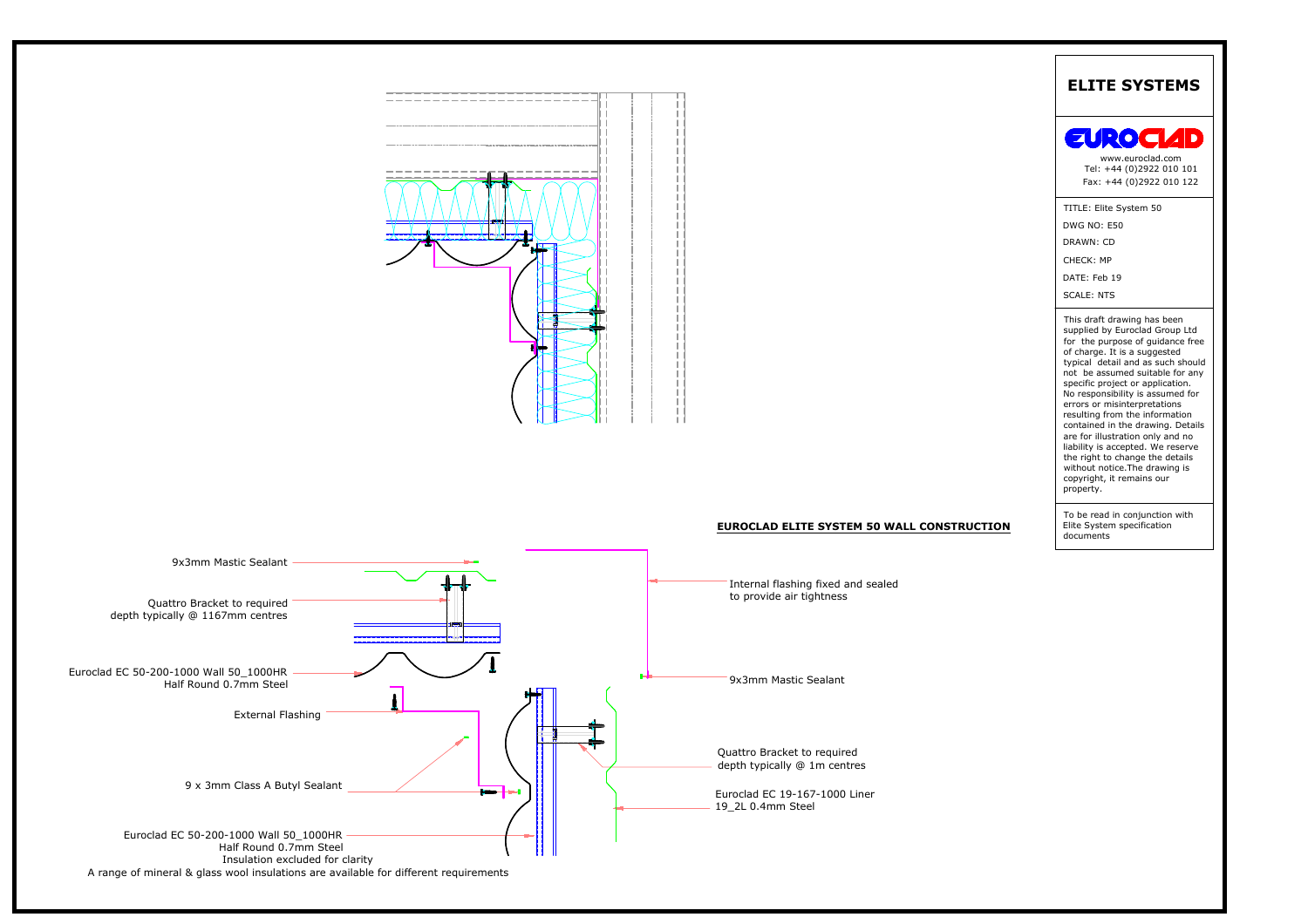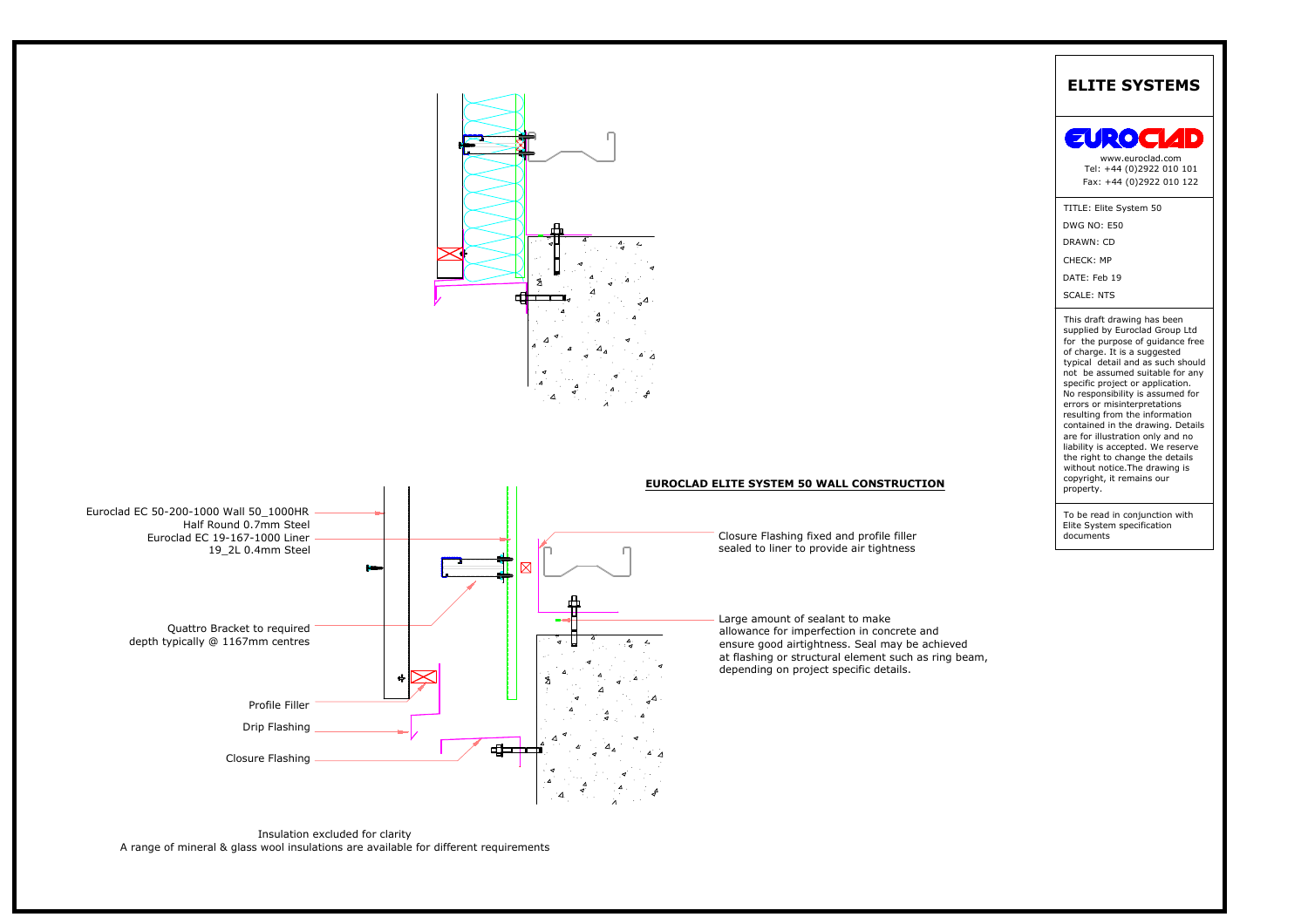

# Vehicle Access Door Detail by others **CELL Access** Door Detail by others CELL Access Door Detail by others CELL Access Door Detail by others CELL Access Door Detail by others CELL Access Door Detail by others CELL Access D Quattro Bracket to required<br>depth typically @ 1167mm centres<br>Euroclad EC 19-167-1000 Liner<br>19\_2L 0.4mm Steel<br>9x3mm Mastic Sealant Internal Flashing fixed and sealed EUROCLAD ELITE SYSTEM 50 W<br>
EUROCLAD ELITE SYSTEM 50 W<br>
EUROCLAD ELITE SYSTEM 50 W<br>
EUROCLAD ELITE SYSTEM 50 W<br>
EUROCLAD ELITE SYSTEM 50 W<br>
EUROCLAD ELITE SYSTEM 50 W<br>
EUROCLAD ELITE SYSTEM 50 W<br>
EUROCLAD ELITE SYSTEM 50 W 9x3mm Mastic Sealant<br>
Insulation excluded for clarity<br>
Insulation excluded for clarity<br>
A range of mineral & glass wool insulations are available for different requirements A range of mineral & glass wool insulations are available for different requirements **EUROCLAD ELITE SYSTEM 50 WALL CONSTRUCTION** Packer by others Sealant 9 x 3mm Class A Butyl Sealant Flashing stitched at 300mm centres Euroclad EC 50-200-1000 Wall 50\_1000HR Half Round 0.7mm Steel TITLE: Elite System 50 DWG NO: E50 DRAWN: CD DATE: Feb 19 CHECK: MP SCALE: NTS **ELITE SYSTEMS** To be read in conjunction with Elite System specification documents This draft drawing has been supplied by Euroclad Group Ltd for the purpose of guidance free of charge. It is a suggested typical detail and as such should not be assumed suitable for any specific project or application. No responsibility is assumed for errors or misinterpretations resulting from the information contained in the drawing. Details are for illustration only and no liability is accepted. We reserve the right to change the details without notice.The drawing is copyright, it remains our property. [Fax: +44 \(0\)2922 010 122](mailto:enquires@euroclad.co.uk) www.euroclad.com Tel: +44 (0)2922 010 101

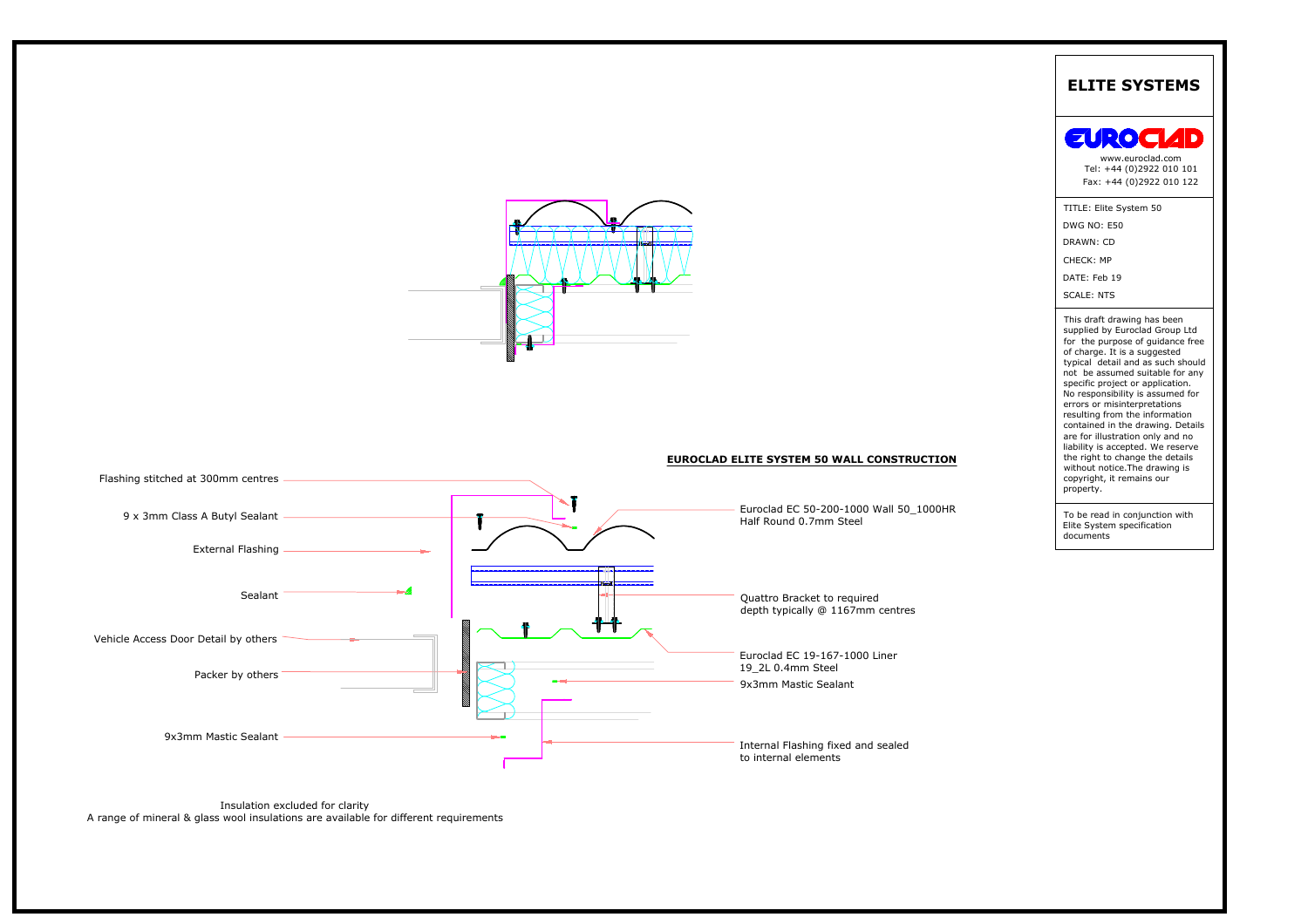

## **EUROCLAD ELITE SYSTEM 50 WALL CONSTRUCTION**



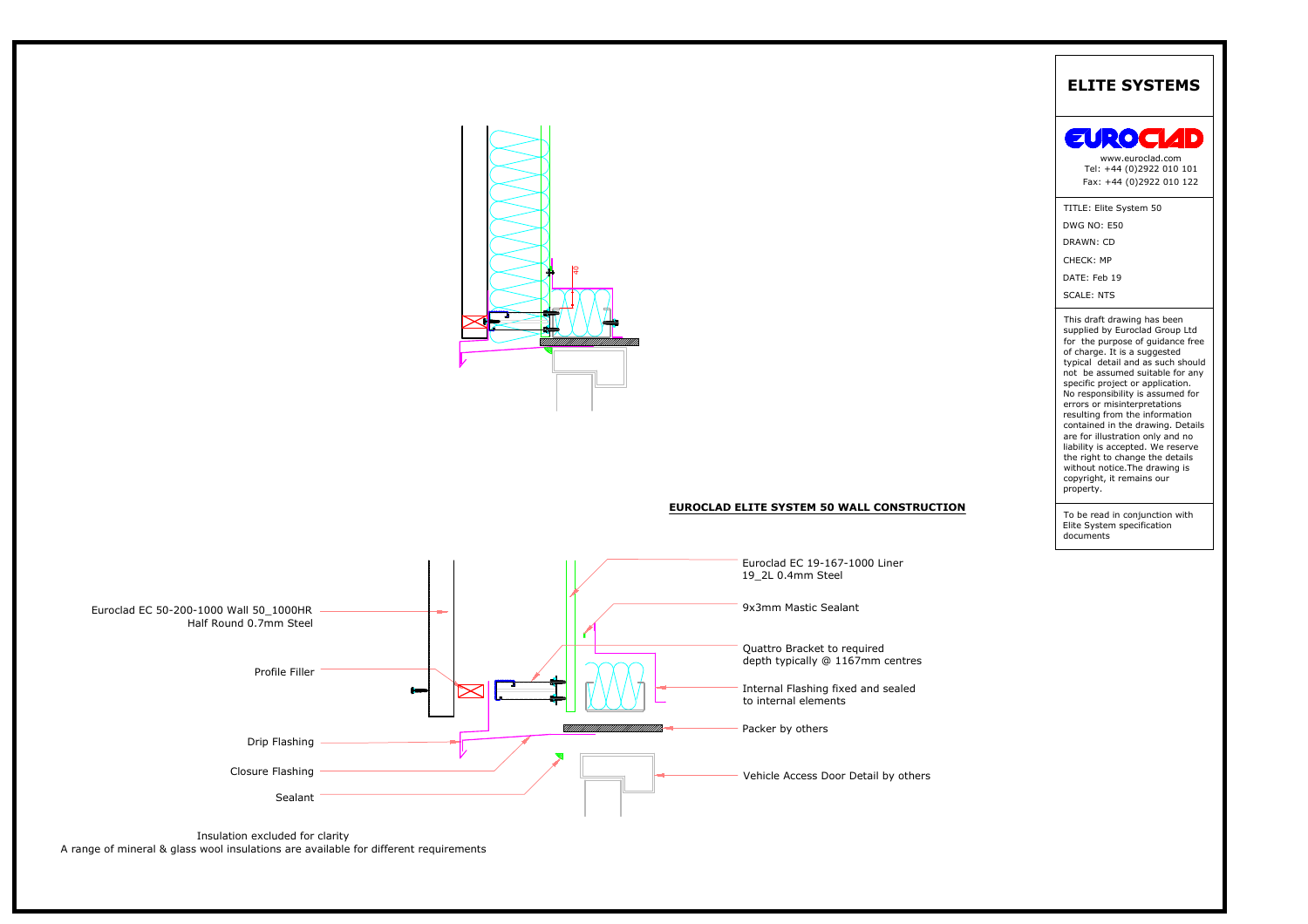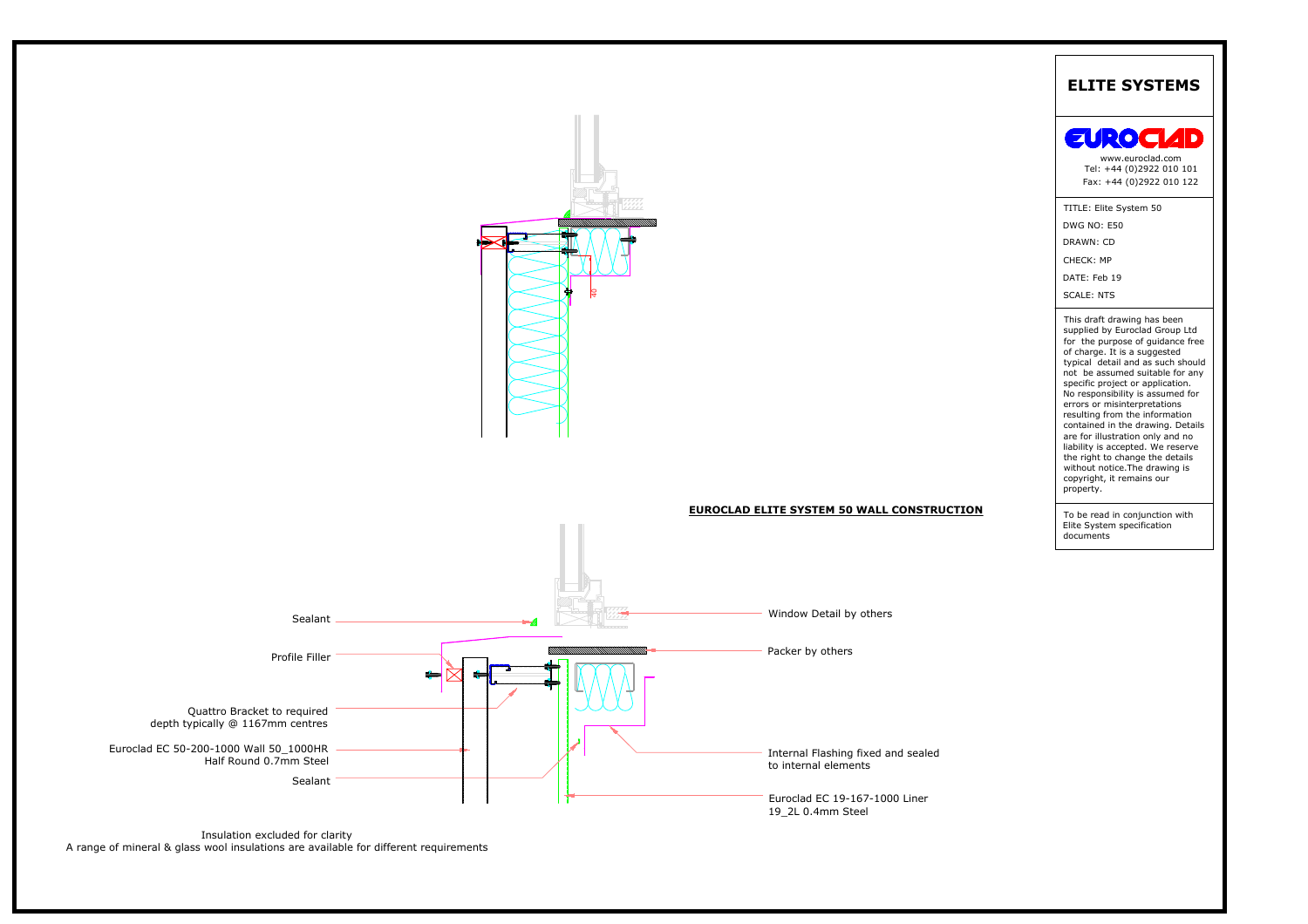